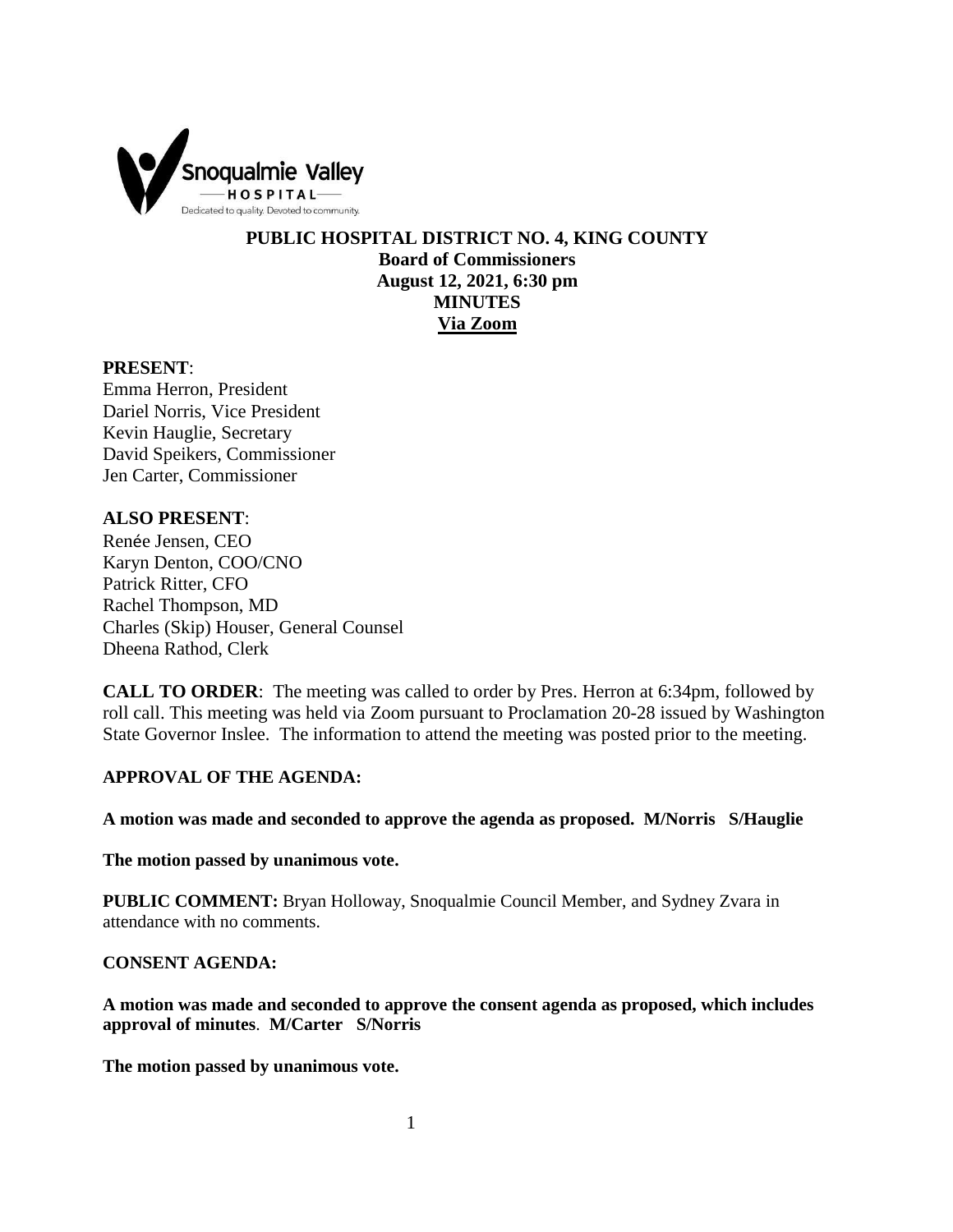# **COMMUNICATIONS**:

- President Herron: Sherry Jennings, Director of Engagement & Strategic Communication has worked very hard on community outreach, SVH is honored to be the grand marshal for railroad days parade. All SVH employees and commissioners are invited to attend and represent SVH.
- General Counsel Houser:
	- o RCW 70.44.062 Staffing Privileges and Quality Improvement Committee and Confidentiality
	- o King County COVID Update
- CEO Report: Reference CEO Report.

# **COMMITTEE REPORTS**

**1. Finance Committee Report - Approval of warrants, payroll and payroll taxes – June 1 thru June 30, 2021.** Written minutes from the July 27, 2021 meeting for the June 2021 finances were provided as part of the board packet and reported by Commissioner Speikers, Committee Chair. Both Commissioners Speikers and Herron attended the meeting via Zoom. The committee is scheduled to next meet on August 31, 2021 to review July 2021 finances.

# **1(a). Approval of Warrants, Payroll and Payroll taxes – June 2021.**

**A motion was made and seconded to approve total disbursements that includes payroll warrants, hospital and clinic payroll, auto deposits, hospital and clinic payroll taxes, retirement and matching plans, as well as all accounts payable warrants in the total amount of \$3,627,930.30 for June 1 thru June 30, 2021, as recommended by the Finance Committee**.

**M/Speikers S/Hauglie**

**The motion carried by unanimous vote.**

**2. Medical Committee Report**. Written minutes from the August 2, 2021 meeting were provided as part of the board packet and reported by Commissioner Norris, Committee Chair. Both Commissioners Norris and Herron attended the meeting via Zoom. The committee is scheduled to next meet on September 7, 2021.

**3. Facilities Committee Report**. Written minutes from the July 28, 2021 meeting were provided as part of the board packet and reported by Commissioner Hauglie, Committee Chair. Commissioner Hauglie attended the meeting via Zoom. Commissioner Carter did not attend the meeting due to an excused absence. The committee is scheduled to next meet on August 25, 2021.

**NOTE**: Any documents presented at this meeting are available upon request. Minutes are posted on the District Website at www.snoqualmiehospital.org under the Governance Page. For questions or further information, please contact Administration at 425.831.2362.